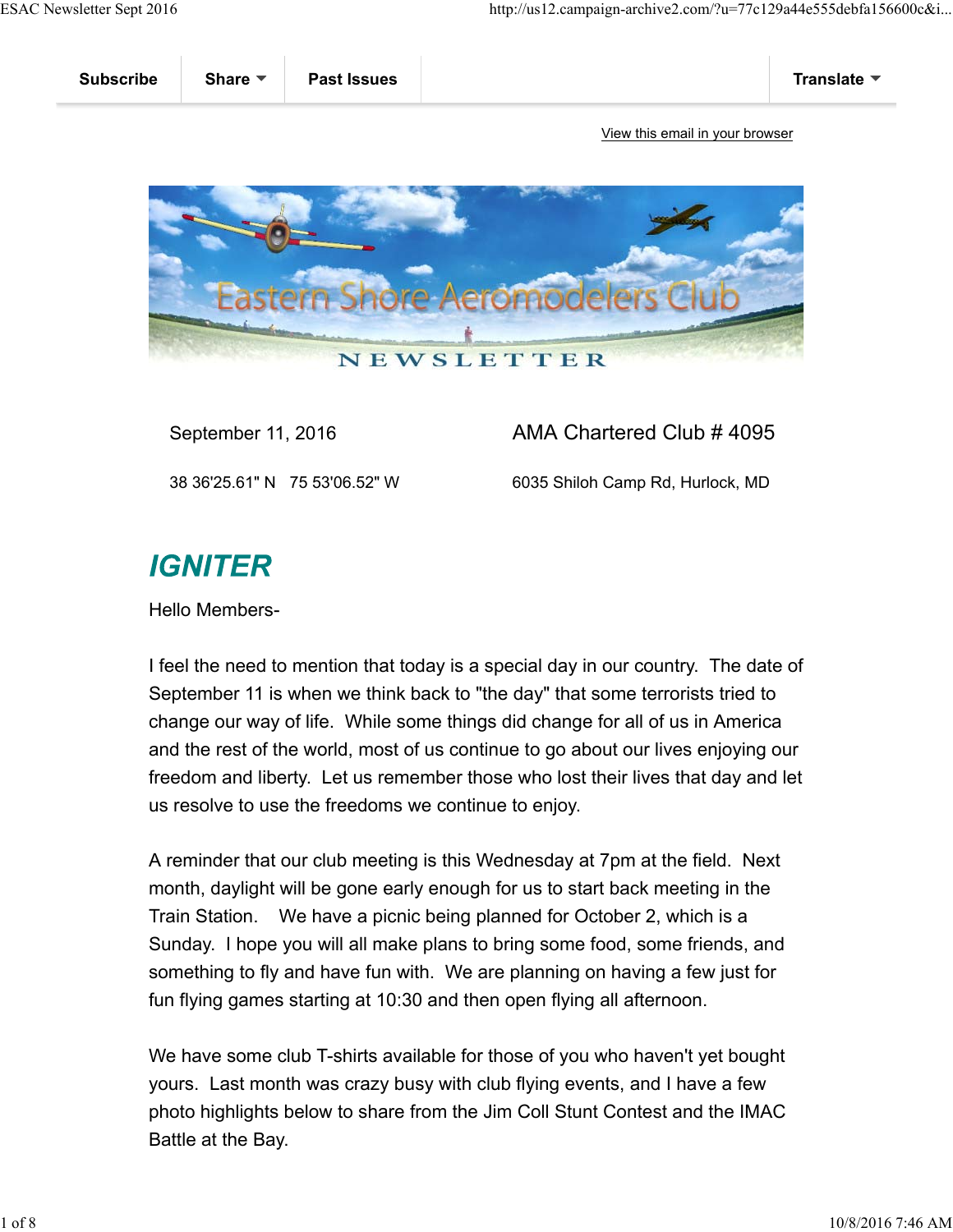So once again, the club events were well attended and staffed with volunteers who made it all a success. A special thank you for volunteers at Jim Coll goes out to Jim Cockran for cooking, Matt Sebring for setup and cooking help, Kenny Weaver, Jim Stewart and Duane Lundahl for their help manning the concessions area, Jordan and Rachael Stagg for scoring help, Jack Rosemere for being CD, Skip Messick handled some heavy lifting and did the pull tests, Dennis Hastings was the pit boss and Tim Stagg was the Big Boss.

For IMAC, our list of volunteers due a big club thank you is: Kenny Weaver for organizing the event and serving as CD, Kenny's wife for handling the IMAC contest paperwork and scoring job both days, Jim Cockran for logistics and cooking both days, Matt Sebring for concessions area help both days, Skip Messick for field prep and also participating as a pilot contestant, Jim Stewart, George Fox and Duane Lundahl for concessions help. If you are a club member and not named as a volunteer above, there is still something you can do -- Say THANKS to those folks who make these events work for the club. Our dues would certainly have to go up were it not for the revenues produced when we host these outside pilots at our field.

See you at the field,

Jack

Some pictures from Jim Coll Memorial Stunt Contest 2016 ---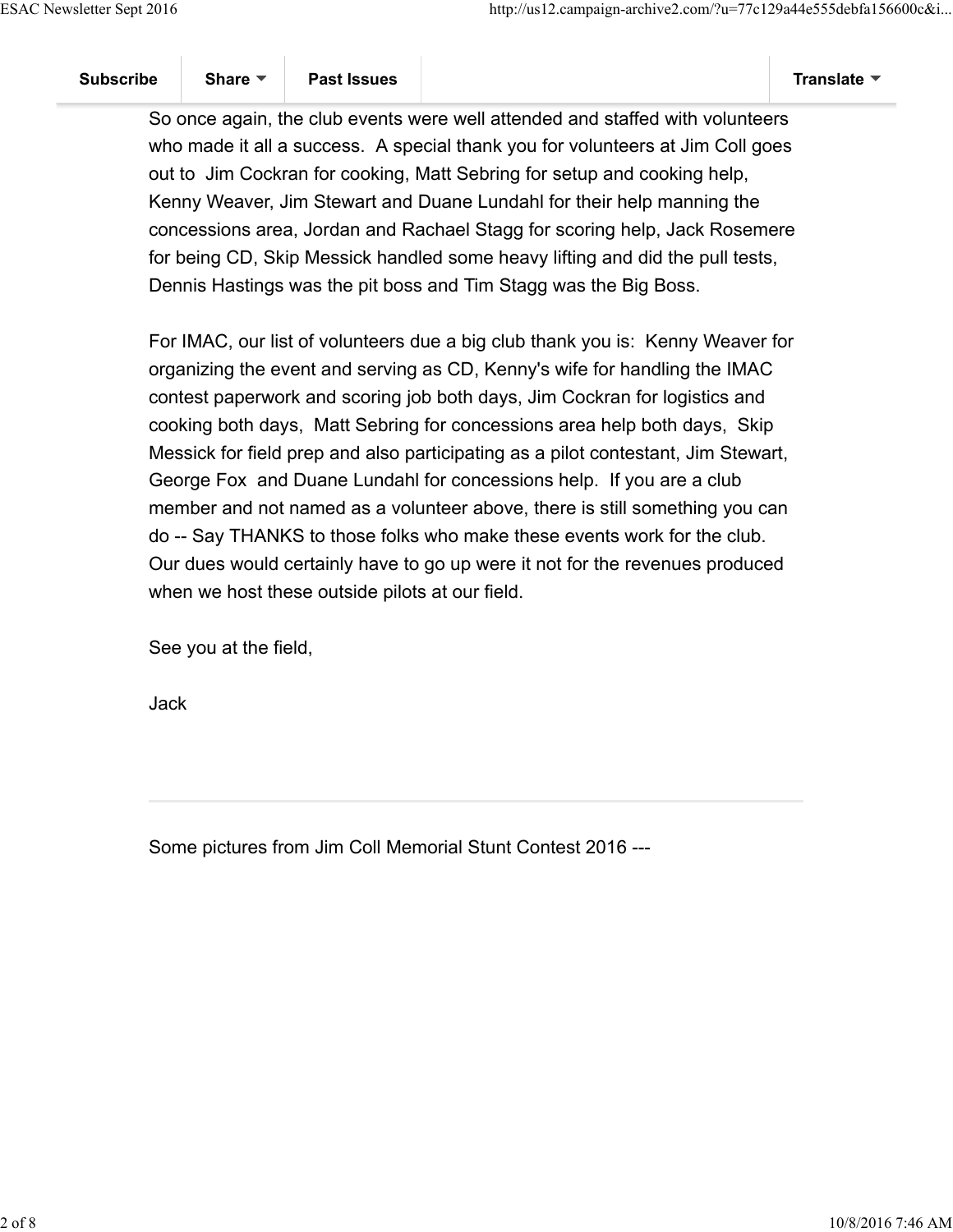











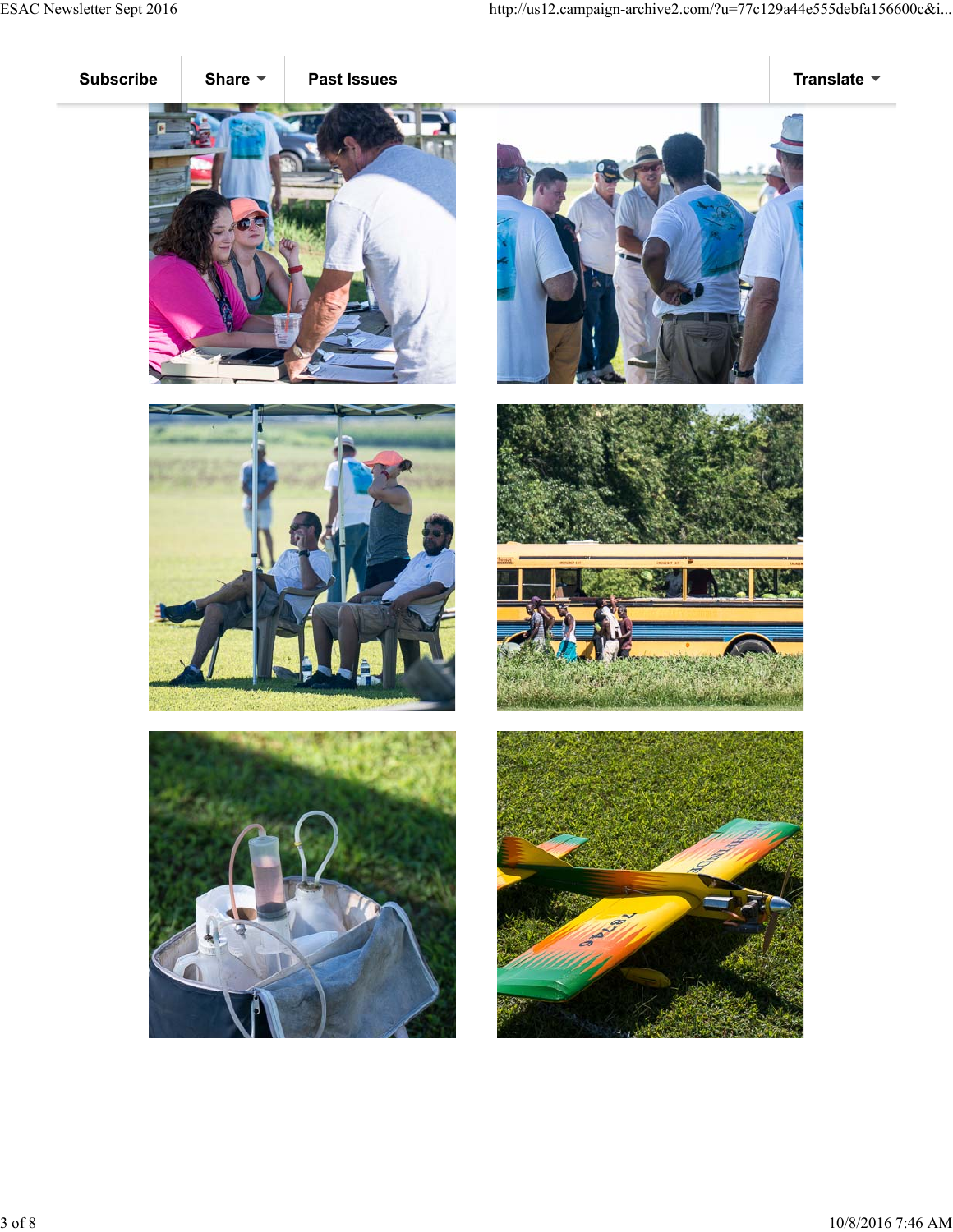

Some pictures from the 2016 IMAC Battle at the Bay --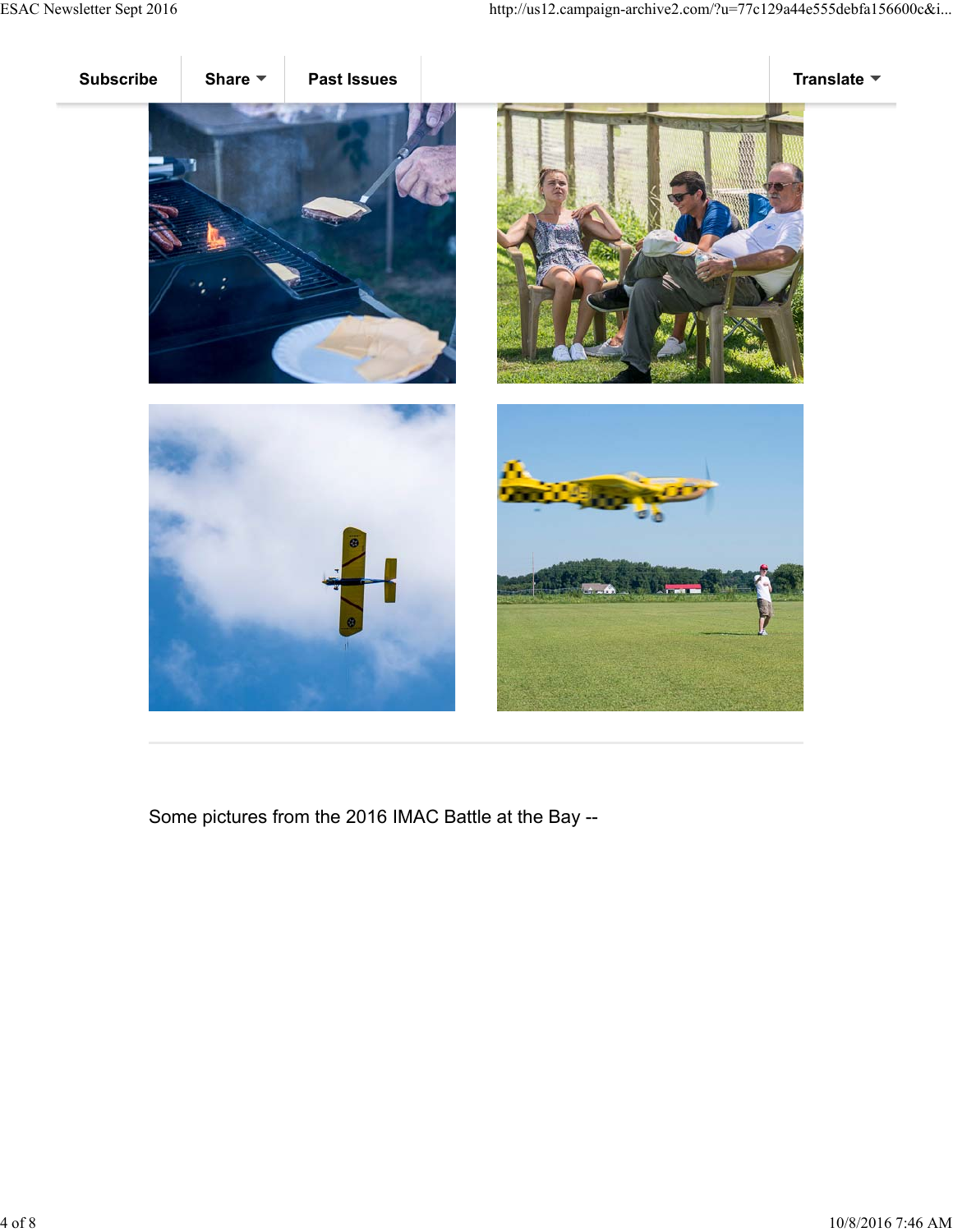









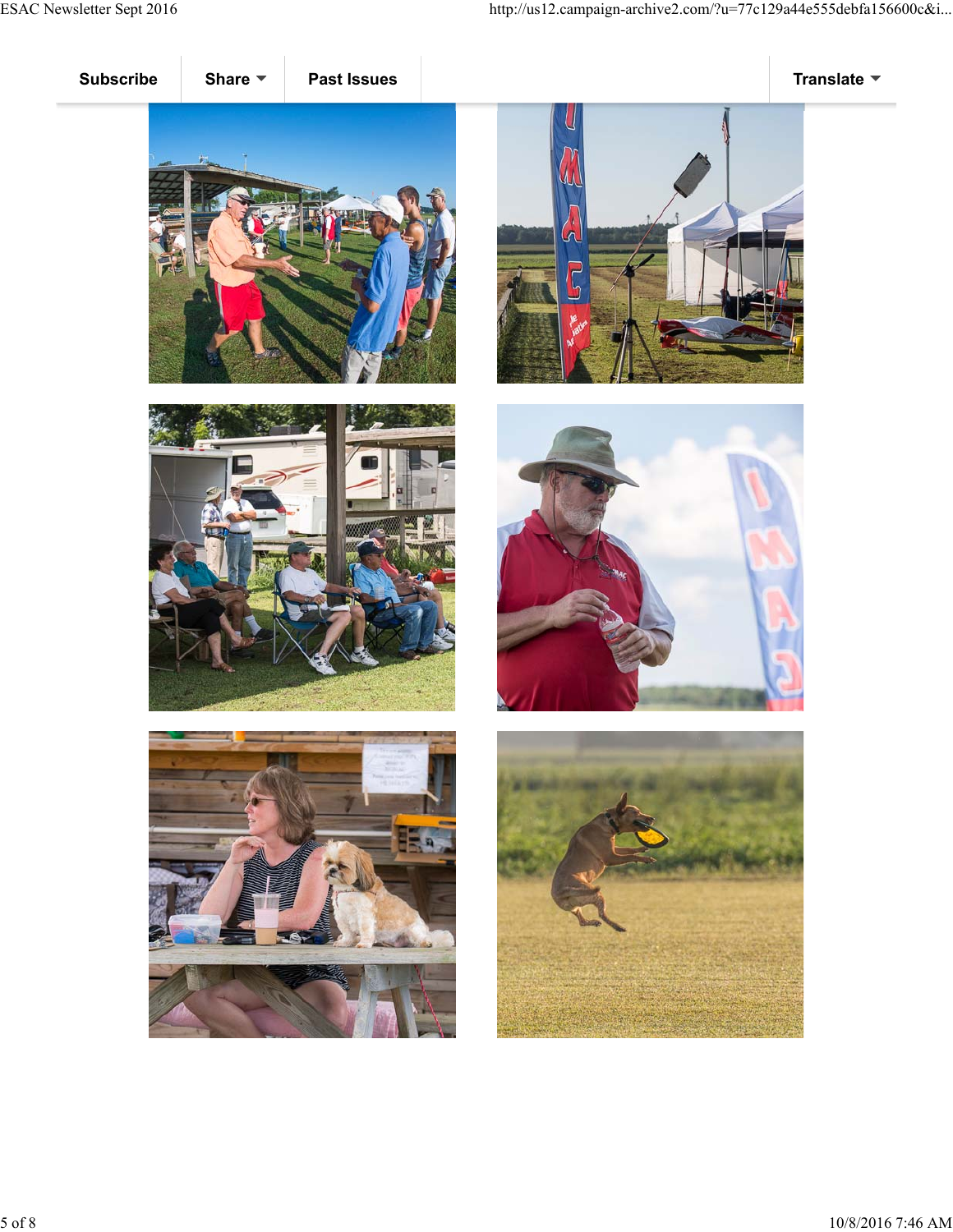









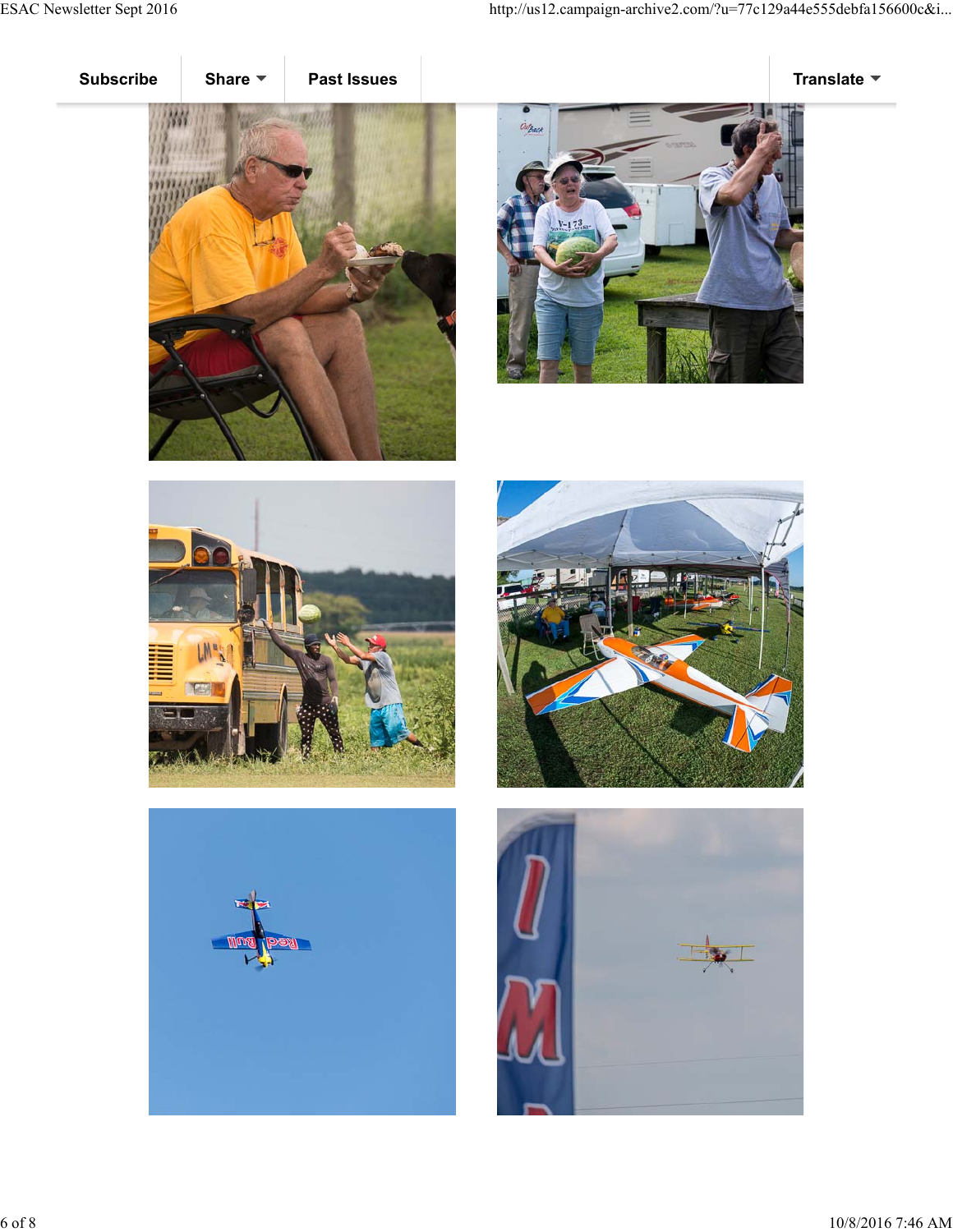## A Meeting was called to order on . . .

August 10, 2016 at the field at 7pm. The Treasurer reported \$1,709.38 in savings and \$1,940.53 in checking. Good weather and attendance is hoped for at the upcoming events. Jim Coll will begin registration at 8:30 with flying to start at 9:30 each morning. Volunteer staff is confirmed. IMAC is on track with participants signing up online and good attendance is expected. We expect to have some BBQ chicken to add to the menu.

A club picnic was suggested and the group settled on Sunday, October 2 as the best date to have it. The following Sunday was chosen for a rain date should we need it. Duane Lundahl will coordinate some fun fly contests which should be fun. Anyone with an activity idea is encouraged to contact Duane, who will be happy to have some volunteer help. The group discussed paintball shoot and decided the work involved and the potential danger made this something to leave out this year. An auction of some donated airplanes and parts was also discussed as was having some sort of Scale focus. Stay tuned for developments.

There being no further business, the meeting was called to a close at 7:31pm.

- August 13-14 -- Jim Coll Memorial Stunt Contest
- August 20-21 -- IMAC **Competition**
- September 14 -- 7pm --Club Meeting at the Field-- Officer Nominations
- $\bullet$  October 2 -- 10 am -- Club Picnic (Rain Date Oct 9)
- October 12 -- 7pm--Club Meeting -- AT THE TRAIN **STATION**
- November 9 -- 7pm --Club Meeting at the Train Station
- December 14 -- 7pm --Christmas Party Meeting